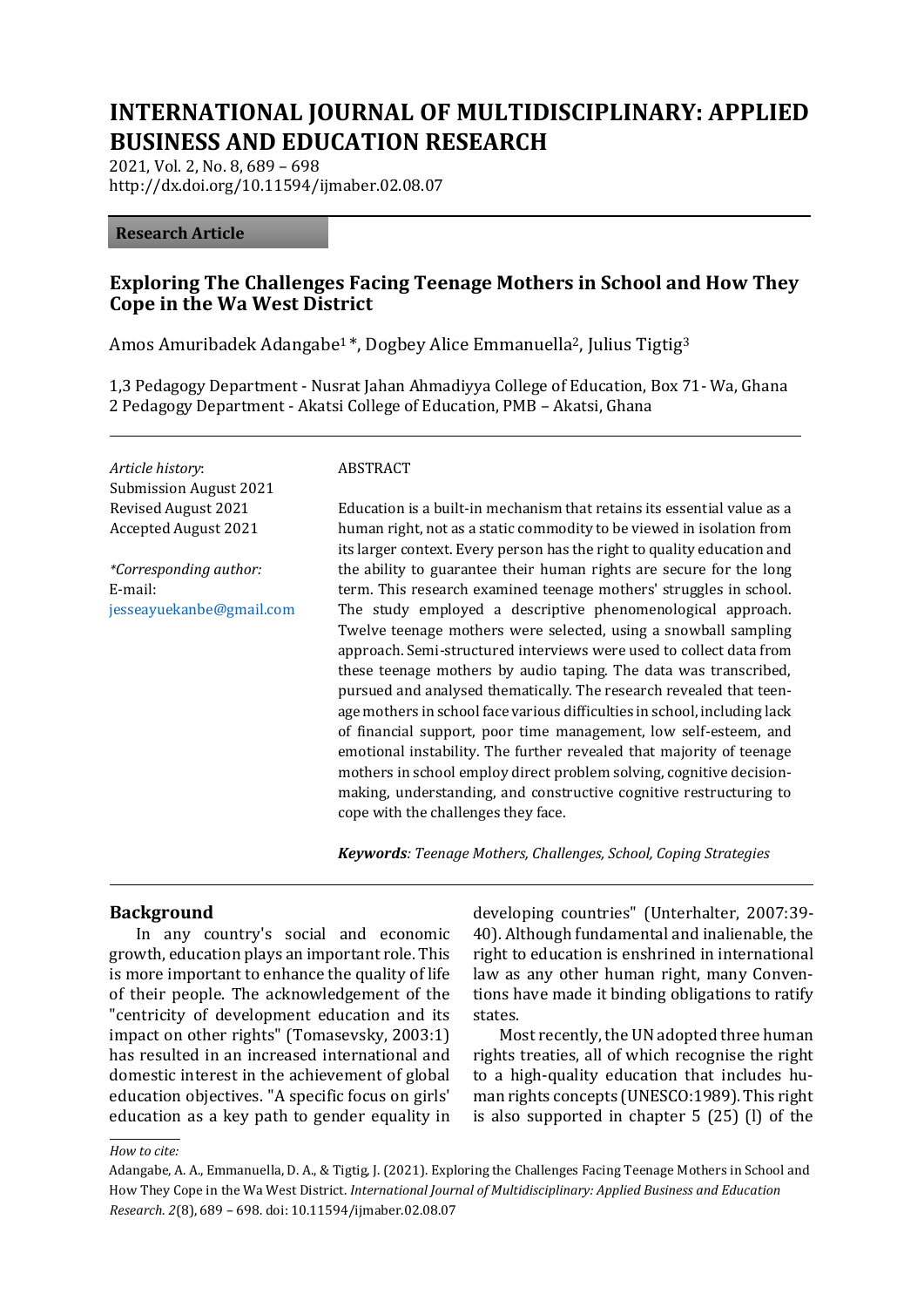1992 Ghana Constitution, which states that 'fair education opportunities and facilities for all persons shall be granted and to achieve the full fulfilment of that right,' it furthermore adds in subparagraph (a) that basic education is free, obligatory and available to all.'

Equal access for everyone to good education; an academic process in which girls and boys, men and women have equal opportunities to grow their talents fully; and results that offer social and economic benefits to every person with no discrimination (UNESCO, 2007: 28). Discrimination against teenage mothers thus becomes a fundamental violation and/or threat to human rights. Pregnant girls and young mothers are frequently stigmatised and discriminated against by family members, teachers, school personnel and the media and society in general (UNESCO, 2014). Thus, the issue arises as to what happens to these young mothers after they return to school.

# **Statement of the Problem**

The study set out to explore the challenges facing teenage mothers in school and how they cope in the Wa West District.

# **Research Questions**

- 1. What are the difficulties that young mothers face in school in the Wa West District?
- 2. How do young mothers in the Wa West District cope with the obstacles they face at school?

# **Literature Review**

#### *Challenges faced by Teenage Mothers in School*

Several challenges are facing teenage mothers in school; these include; low self-esteem, stigmatization and discrimination, poor time management, role conflict and poverty amongst others.

# *Low Self- Esteem of Teenage Mothers*

Low self-esteem is a worry for certain people, since it stops them from making the proper choice for their life and their education. Low self-esteem, according to Kenway (1990), is a key factor of poor academic achievement. Many teenage mothers express their feelings of being out of reach, worthless, or useless to their

family. This was a tremendous let down for them because they had no idea how capable they were of realising their ambitions. Teenage mothers are susceptible to depression, anxiety, and low self-esteem.

Teenagers can have a tremendous bearing on the way they view themselves and their circumstances in their particular surroundings, carers or parents, friends, peers and teachers. This is evident in the study of Bhana and Bhat (2010), which found that 85% of the pregnant women expressed disapproving of their pregnancy among their families. Their study showed that this may eventually lead to family stress and could impair young mothers' self-esteem and self-confidence.

Zarina (2010) points out that the prevailing discourses in society had a key part in the construction of themselves and their views that they were excluded from mainstream culture. The investigation has shown that, despite certain challenges, the participants could continue to achieve their aims and ambitions, such as academic performance and a strong feeling of themselves.

Teenage mothers do not believe in themselves and have low self-esteem. "I doubt myself now, I do not think I am going to be able to finish school," reported one of Dlamini's teenage mother respondent (2005:7). McCauley-Brown (2005) confirms the low moral expectations of teenage mothers when he says they have weak self-confidence and are no longer sure of their ability to develop university skills. Teenager mothers do not fit well in group discussions or activities anymore because they feel they do not belong to the school anymore (Canadian Ministry of Education, 1998).

Teenagers must be motivated to do so as much as possible through their schooling. This will enable them to raise their children and so improve the national economy.

### *Stigmatization/Discrimination of Teenage Mothers*

Stigma is a sign of social unacceptability: the humiliation or shame associated with anything that is regarded socially undesirable. The stigma attached to being a teenage mother is real and present. Advocates say prejudice towards teenage mothers frequently results in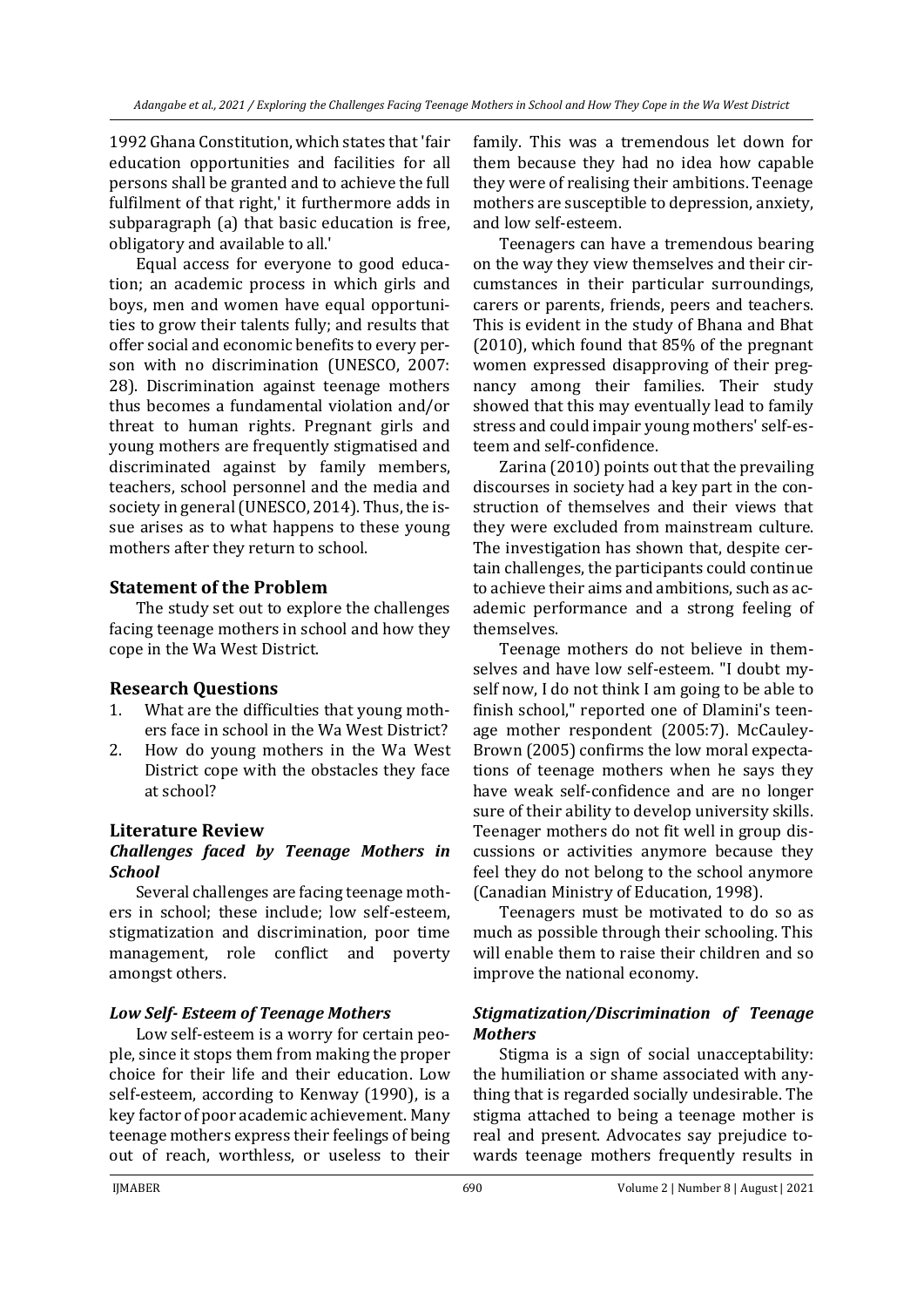cruel social stigma, are morally disturbed and often forced into different classes and sitting arrangements, so that they do not pollute others with teenage sexuality (Gillham, 1997).

Stigmatization and prejudice are problems these young mothers confront as they strive to reconcile their roles as mothers and learners. With the challenging responsibilities of motherhood and the societal humiliation, these young mothers are frequently traumatised by society, including the school. It is possible for teachers, parents, peers, and society to be absurd (Oyaro, 2008). For young mothers at school, this harsh treatment causes emotional scars and, most importantly, a dull future.

According to Banda (2007), teenage mothers at certain mission schools have turned away from school, relocated to public schools, received poor home education, and participated in special programmes, and as a result, too many teen mothers believe they have nothing to strive to but disgrace and shame. This is exacerbated by their poor familial connections, as well as their peers' dismissive attitudes of them as benefit cheats. Girls had to face a hostile atmosphere where their fellow students are alienated, humiliated and stigmatised; with hardly any successful teacher interventions (Chigona & Chetty, 2007). This does not seem to be unlike Ghana, where young mothers are named 'Born One' without teachers' involvement. According to a 2010 UNESCO study of pregnant schoolgirls and mothers within their school group in Tanzania, young mothers reported that as news of pregnancy began to circulate, their peers began mocking them relentlessly. These teenage mothers have also been tortured by mental scars, according to UNESCO, and they have broken down and screamed about it. Boys would start making sarcastic remarks to make the other students laugh, according to one of the students' mothers (UNESCO, 2010). According to Chigona and Chetty (2007), repetitive comments might cause young mothers to feel isolated and unsupported. According to Chevalier and Viitanen (2003), unpleasant school labels transmit negative messages to students, lowering their selfesteem. The shock of an unexpected pregnancy can be emotionally difficult for a young adolescent. While some teenagers receive emotional

support from their family members, others do not. Without emotional support, the teenage may experience anxiety and rage, while others may experience depression (Marlene and Mackey, 1998). It is said that the pregnancy and subsequent motherhood are defined by shame, embarrassment, a lack of schooling, and, in many cases, the person's dreams of pursuing a better degree of education.

#### *Poor Time Management of Teenage mothers*

Chetty and Chigona (2001) state that many teenagers would feel fatigued and sad as a result of managing home and school responsibilities. Chetty and Chigona (2007) discovered that teenage motherhood is a significant factor of females dropping out of school, and that social, economic, and cultural issues frequently force girls to make difficult choices as young mothers. This was owing to their planned positions not being permitted due to time constraints and school. Kaufman, Wet, and Stadler (2007) discovered that it is difficult for teenage mothers to return to school following childbirth because they struggle to balance studies and parenting responsibilities. This has also been reiterated in the United States of America, where it is difficult for teenagers to manage a kid while still dedicating adequate time to school (Arlington Public Schools, 2004). Stress occurs when a person's objective structures are in conflict, most notably when a person is committed to two or more goals that cannot be accomplished concurrently (Santrock, 2009).

#### *Role Conflicts of Teenage Mothers*

Although many young people view adolescence as a period of adult conversion and training (Phoenix, 1991; Nsamenang, 2002), the Convention on the Rights of the Child (CRC) describes a child as being in an indeterminate condition when they are under the age of twenty (commonly referred to as adults' mothers). Lowenthal & Lowenthal (1997) appear to have acknowledged that it is exceedingly difficult to master developmental tasks throughout adolescence while also becoming parents (Phoenix, 1991; Nsamenang, 2002). Both of these responsibilities are prone to conflict, which means that a teenager may occasionally forego one or both. Teens upend the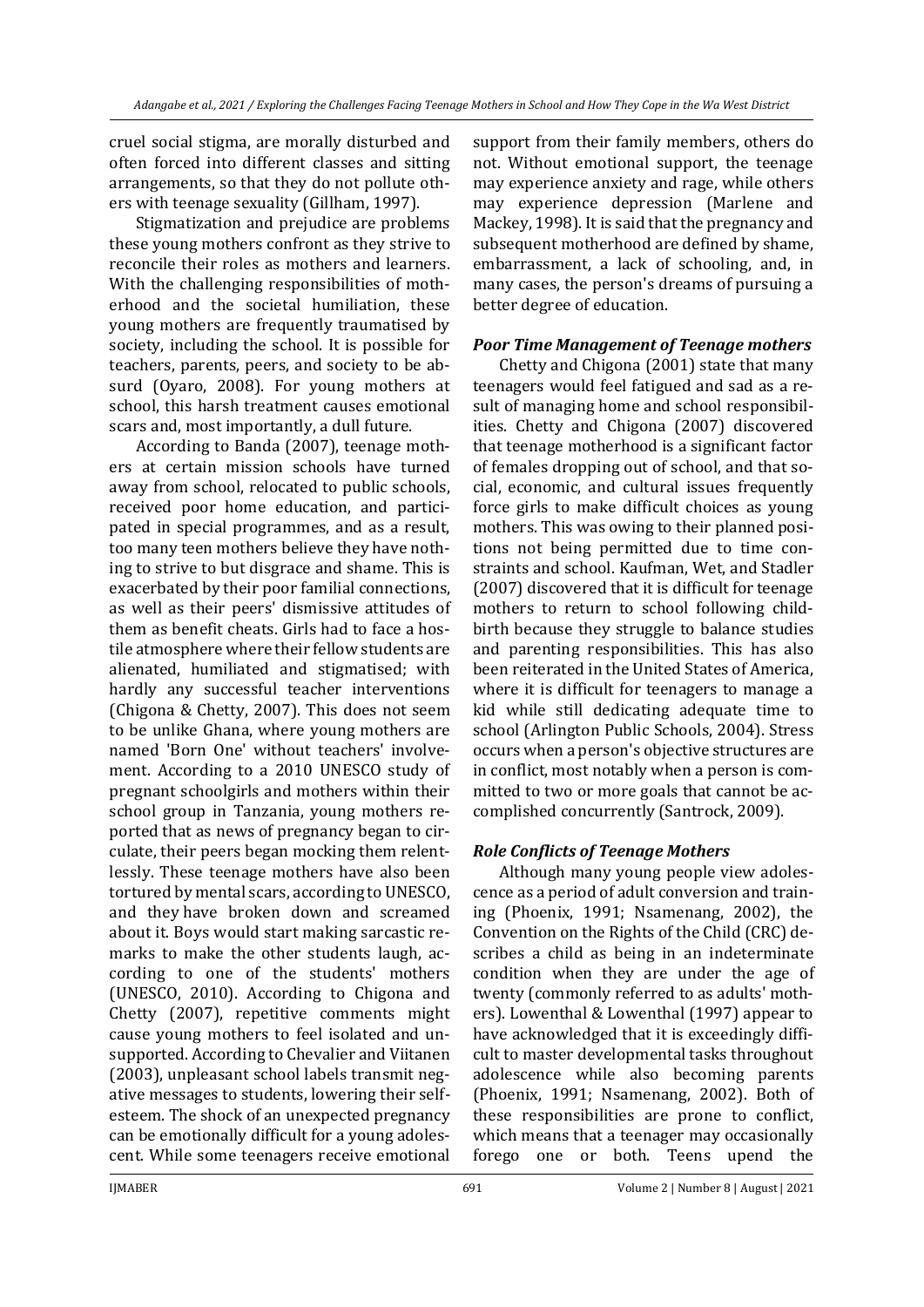established cycle of first graduating, then finding job, then marrying, and finally becoming parents.

Additionally, the literature indicates that while these teenage mothers have attained a new status, their situations remain uncertain due to various schooling, motherhood, and wife emergency concerns (Kaufman, 2001). According to Fennel and Arnot (2008), women's lives are not compartmentalised by time into child, sister, and mother divisions. However, these might overlap and coexist throughout her life. Their research demonstrated that teenage mothers or re-entry girls' roles as mothers, daughters, and learners coexisted and clashed concurrently. Additionally, Mulongo (2005) believes that living under their parents' control as young unmarried mothers compelled them to fulfil their socially given roles as gender-divided labour-regime daughters.

# *Teenage Mothers and Poverty*

In Australia, evidence indicates that teenage mothers experience social issues as a result of their restricted educational and employment opportunities, which may result in poverty and financial hardships (Boulden, 2000).

Moffit (2002) believes that young mothers have historically faced increased socioeconomic hardship, a lack of physical and social resources, and mental health problems. Additionally, the study discovered that their wives are less trustworthy and cooperative economically and emotionally, as well as more anti-social and aggressive. Kelly (1998) demonstrated that family income, gender, and dropout relationships all indicate that girls from the poorest homes are less likely to attend school than males. Thus, for the majority of Zambian females who have dropped out of school, poverty is a "plausible excuse" for school disruption (Mwansa, 2011). The direct and indirect costs of education, such as transportation to and from school, school fees, school uniforms, and other PTA payments, contribute to girls dropping out (Mwansa, 2011).

# *Coping Strategies of Teenage Mothers in school*

The word coping describes strategies that people employ while they are under stress. Treatment is viewed as a means of assessing the impact of stress on one's mental health and well-being (Aldwin, 2007; Folkman & Lazarus, 1991). Skinner and Wellborn (1995) define coping as "the process by which individuals exert control over their behaviour, mood, and direction under psychological stress." Coping, in this sense, is a process that directs individuals' attention to their thoughts and behaviours in order to overcome the cause of stress and manage emotional responses to stress as a result of birth at school.

Successful coping, according to Ayers et al. (1996), needs direct problem solving, cognitive decision making, the pursuit of knowledge, and effective cognitive restructuring. Each of these approaches focuses on stresses in order to manage intellectually or behaviourally with them (Eisenberg, Fabes, & Guthrie, 1997; Skinner, 1995).

Coping is a mechanism that directs persons' attention toward the objective of overcoming the stressor and exerting control over emotional stress reactions (Lazarus, 1993). Coping with reactions is a term that refers to intentional physical or mental behaviour in response to a stressor that is directed towards the surroundings or one's inner condition.

# *Teenage Mothers who fail to cope with schooling*

The amount of missing school may frequently be observed where they deal with difficulties relating to their children, such as when they are sick or when parents are taking the infant to the doctor. Mohase (2006) says that it was difficult to get children to various health facilities for check-ups since most teenagers who become pregnant are teens who already aren't in school (postnatal exam). This causes the teenage mothers to miss the rest of the day's classes. From the information presented above, it can be fairly assumed that a teenage mother will miss one day of school every month due to difficulties connected to her children, with the exception of any personal reasons for absence, such as illness. According to Hofferth et al, the younger a woman becomes with her first kid, the less likely she is to complete her education (2001). Barnet, Arroyo, Margo, Devoe, and Duggan (2004) believe that young mothers drop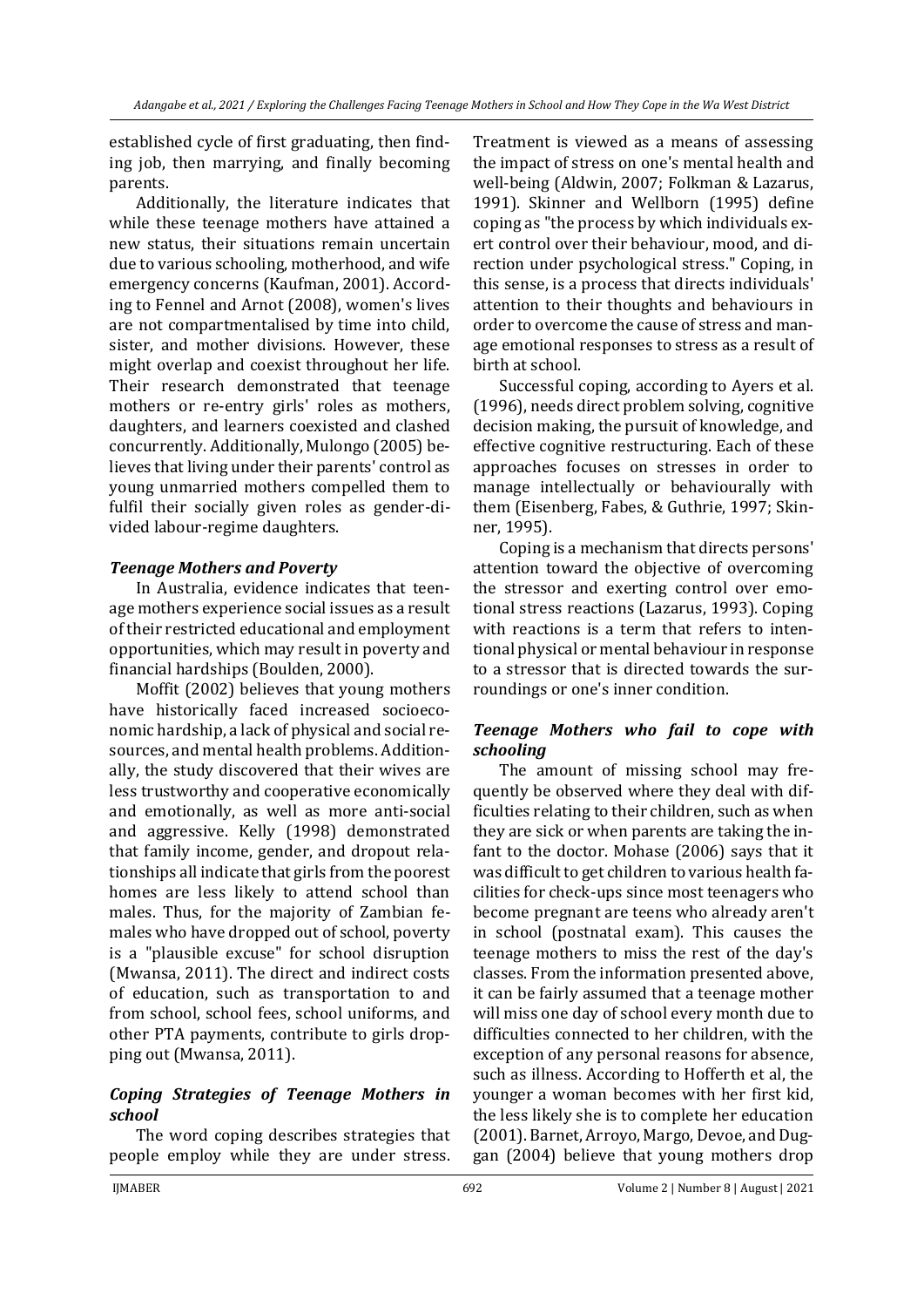out of school during or shortly after pregnancy, as a result of having so many absences. in order to raise their children, teenage mothers tend to leave school permanently (Grant & Hallman, 2006). Teenage mother from Chigona and Chetty (2008) puts it this way: *'I have a baby, and when I want to finish my schoolwork, it is difficult... I'm sorry, but I simply don't have the time. It's really difficult to find the time. Housework has to be done'.*

According to Zondo, teenage mothers have had a hard time managing their school responsibilities while also caring for their child (2006). In Grant and Hallman (2006), they assert that having a baby represents the end of schooling for teenage mothers. When young women have their babies, they find it very difficult to commit to school; several issues influence whether or not a teenage mother chooses to continue her education, as Kaufman et al. found (2001). Most of the variables are contingent on the ability of the females to simultaneously undertake childcare and education-related obligations. Dunn and Theron (2006) stated that females' schooling is harmed by their ability to have children, and, as a result, many adolescents drop out of school and never return. Adolescents could have failure syndrome, failure to remain in school, and that having a child while in school may negatively impact one's ability to continue going. Ehlers (2003) found that teenage childbearing negatively impacts on education, stating, "Many teenage mothers' drop out of school, diminishing their prospects of employment and making it harder for these women and their children to earn a steady wage." According to Mangino (2008), mothers are almost twice as likely to quit school before they are 18 as shown by Hofferth et al (2001). This fact was mentioned in the first source, which also describes early motherhood as meaning a decrease in the probability of a young woman to get the degree needed for a high-paying profession. The percentage of 18-year-old teens who become parents before they graduate from high school is just 32 percent. In 31% of all females who leave school to get married, 31% of all school dropouts are girls who are pregnant at a young age (Mulama, 2011). Some teenage mothers,

despite the financial support offered, are nevertheless unable to balance their duties as parents with their education. When the child is not excellent, or if you are at school, she feels it is tough to be both a parent and a student.

#### *Teenage mothers who cope with schooling*

In terms of time and context, the effect of teenage motherhood on schooling seems to have shifted. According to the results, the effect of teenage motherhood on schooling suggests that, relative to developed countries, teenage motherhood seems to be an issue in developing countries.

Hofferth et al (2001), suggest that while early childbearing affects the education of young women, its effect is weaker than previously thought. Meanwhile, when talking about teenage motherhood and education, Preston-Whyte (1991) agrees with ZeckBjelic-Radish, Haas and Greimel (2007) that parents must take responsibility for taking care of the grandchildren so that they would send their daughter back to school after they had given birth by whatever means. The Canadian Ministry of Education (1998) states that if they are to meet their educational goals, teenage mothers need help, and the support must include, among other things, accommodation, better child care, and advice and therapy.

# **Methods**

#### *Research Design*

A descriptive phenomenological approach was employed in this study. The population was made up of all teenage mothers who returned to school and are in the Wa West District within the age range of 13-19 years were the population of the study. Out of which twelve (12) of them were sampled using snowballing, also known as network sampling. In the study, semi-structured interviews were used for the gathering of data from teenage mothers (O'Leary: 2005). The interpretation and description of what was really stated were the focus of the data analysis, thematically. The audiotapes were transcribed. The researchers listened to the audio for words having contextual or unique meanings and wrote them down as they went through the transcription. Data was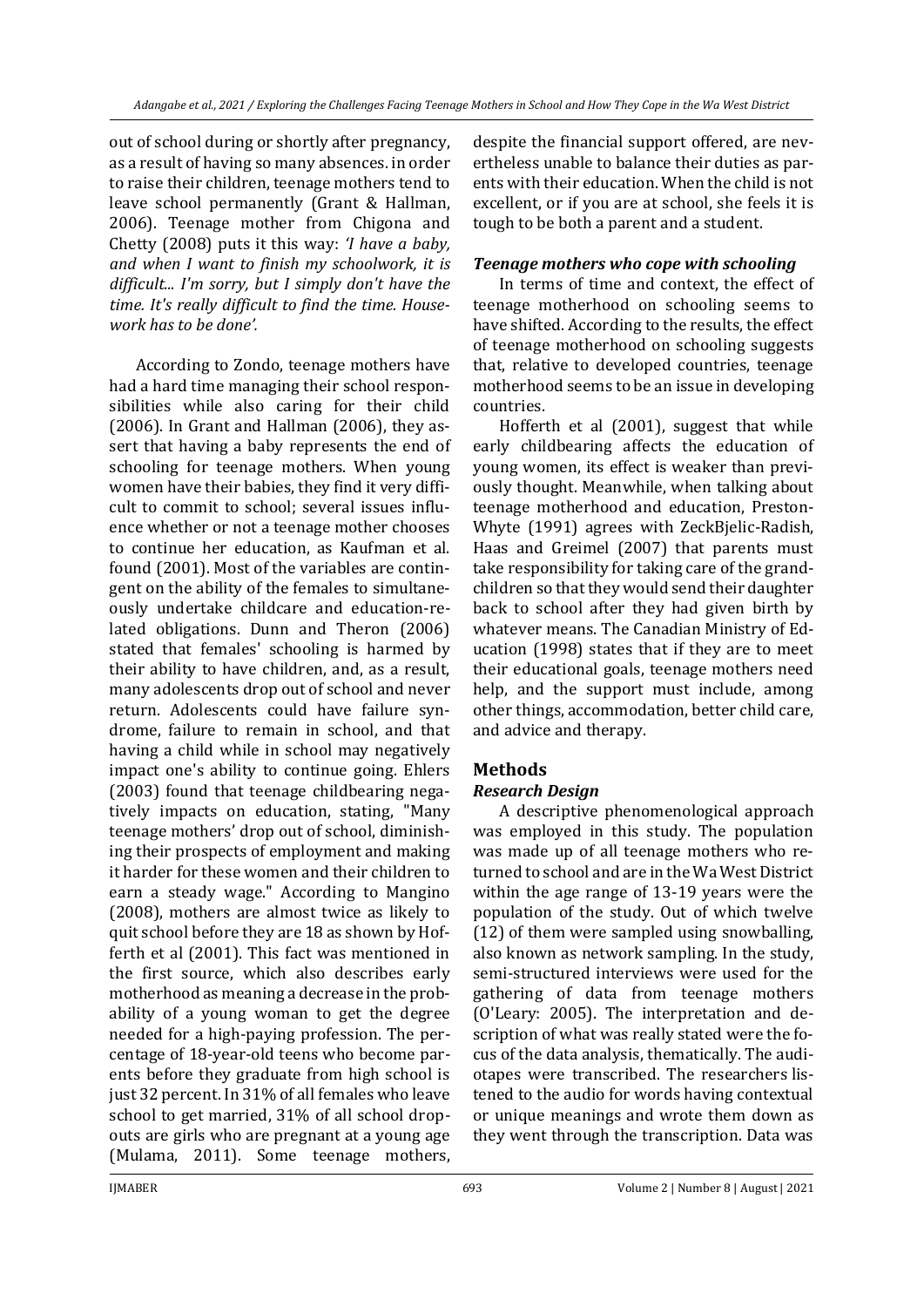broken down, examined, compared, conceptualised, and categorised using "open coding" techniques and descriptive codes. This allowed the researchers to break down the data into distinct pieces, analyse each carefully, and evaluate the similarities and differences.

### **Results and Discussion**

#### **Research Question 1: What are the difficulties that young mothers face in school in the Wa West District?**

The following themes based on the analysis came out strongly.

### *Challenges Facing Teenage Mothers in School*

It was discovered that numerous challenges were facing teenage mothers who are in school in the interview data gathered in the Wa West District. However, the majority of the interviewees explained that their greatest challenge was that of finance. The challenges culminating from the interview data have been classified into four (4): financial and economic challenges, educational challenges, emotional challenges and social challenges. The findings related to each of these challenges and their effects are presented under relevant themes below.

# *Financial and Economic Challenges facing teenage mothers in school*

It emerged from the data collected those financial challenges were facing teenage mothers. Majority of the interviewees expressed concern that they had little or no financial support from their families and the boys who impregnated them. Below is a transcription of some of the interviews illustrating the financial situation some teenage mothers find themselves in.

*During holidays whilst my colleagues are having fun and resting, I have to go down south to find some work to do to be able to cater for my child and myself. I go to do "kayayei" (head portal) work to get money to enable me to buy the needs of the child, which in itself is not easy. (PTM-5)*

*Because I do not have any work doing it is my mother that is providing everything for me however there are times that she also cannot afford.*  *At such times I have to go and look for work to do so I will be able to provide our basic needs. That means that the days I will go to work I will not go to school. (PTM-9)*

The above remarks indicate that teenage mothers in school face many financial and economic difficulties. Thus, it indicates that although some are assisted by their parents, others go to school to work to support themselves and their children. This confirms Bayona and Kandji-Murangi and Mwansa's position. Bayona and Kandji-Murangi (1996) found that it is not a suitable place for most people to become a mother at a young age. Teen mothers in this age group continue to develop physically and mentally and they are not always as eager to take on their responsibilities. Teenage mothers face adult roles long before they are born and the responsibilities endure for years. Stress, financial problems and the lack of quality education are among the experiences of teen mothers. According to Mwansa (2011), the inability of teenagers to increase their school fees helped most young births since some of the individuals who failed to raise their school fees helped the older men who sought sex. Teenage children in schools are also expected to follow the same pattern to fulfil the wants and needs of the infant.

# *Educational Challenges facing Teenage Mothers in school*

The interview data also revealed that teenage mothers in school face diverse educational challenges. With further probe why they choose to come back to school, the teenage mothers reveal that in today's world education is the only sure way to make one live slavery and ignorant free life. They explained that people would not respect them if they decided not to continue their education hence their decision to come back. They went ahead to intimate that though they knew things would not be easy they did not expect it to be education-related. Majority of the respondents agreed that their education had been delayed by a minimum of one year and a maximum of two years. These were some of the responses from the participating teenage mothers and teachers regarding the educational challenges facing teenage mothers.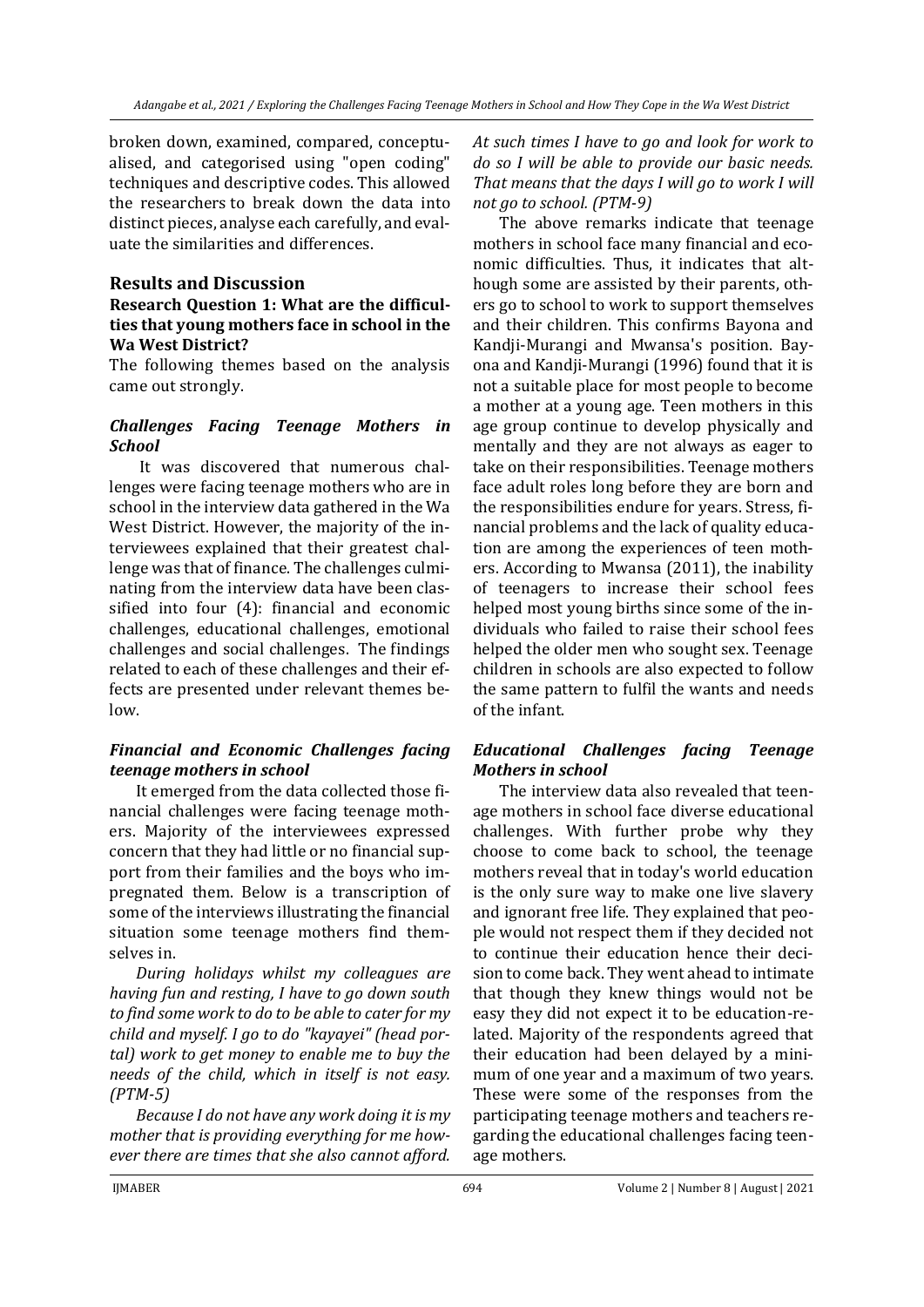*The pregnancy came to disrupt my education, if not by now I should have been in SHS1. As a mother now I have to wake up at 5:30 am to prepare food for my child and bathe before I start to prepare myself to go to school whilst my counterparts who are not mothers might wake up and revise their notes or even still be in bed. Because I wake up too early and do some work before going to school, I get tired and usually see myself dozing whilst lessons are going on. Most often I was late to get to school. (PTM-1)*

*Since I came back, I am not able to go to school all the time especially when the child is sick and it affects my studies. Most often I am not able to make it to school as early as I want it. There are times that lessons start before I get to school. (PTM-11)*

It could be deduced that some teenage mothers have challenges in their education, it, therefore, affirms existing literature. Shaningwa (2007), argues that teenage mothers frequently stress about worrying about what could happen to their kids. The absence of focus decreases their success in school.

# *Emotional Challenges facing Teenage Mothers in School*

Emotional challenges are one of the challenges that teenage mothers face regularly in school. The interview indicates that this comes as a result of the child not being well, stigmatization, and the inability to provide for the needs of the child. When asked whether teenage mothers face any emotional challenges, some of the interviewees had this to say;

*… So usually in the morning I leave the child with my mother and go to school and then go after school I go for her to suck, as a result, it was making the child sick. At that time, I nearly stopped schooling because the issue was disturbing me a lot. I was always thinking if this child should die it means I have suffered in vain. (PTM-1)*

*Sometimes the teachers even tell students that that is my lifestyle, that is why I became pregnant and have come back after giving birth. They virtually paint me like a prostitute to other students. Sometimes I feel sorry for coming back to school because what I am going through in the hands of these teachers does not make me happy. (PTM-8)*

It could be inferred from the above responses that teenage mothers face several situations that interfere with their emotions. It is, therefore, an undeniable fact that the responses of the participants above confirm the assertion of Moonga (2014) when he argues that teenage mothers experience emotional instability which is as a result of the bond of attachment with their children which gives them undue pressure and a great challenge of emotional stability.

### *Social Challenges facing Teenage Mothers in School*

The interview data also highlighted several social challenges that teenage mothers face in school. Majority of the participants revealed that they were being labelled and stigmatised be it in school or at home by their peers, teachers and some community members. They explained that sometimes it was done at public places and that embarrasses them. They also explained that when they decided to talk back then they were seen as the ones misbehaving just because they were young mothers. These were some of the responses from the participating teenage mothers regarding the social challenges they face.

*I realised that at school nobody wants to sit with me at the same desk. Each day they keep making disrespectful comments about me in a very offensive way. The other day when I had a little confusion with one of my classmates, he virtually called me a prostitute, he was not even afraid to say it because that is the way many of them see me. Sometimes they will gather and be talking but the moment I appear there they immediately stop their discussion and start laughing then, I get to know that they are talking about me. (PTM-3)*

*Often students spoke to each other laughing at me, but when I got close, they stopped talking, so I know they talked about me because I had a kid. I feel left out sometimes, but I cannot do anything. I must just forget them. I just ignore them. (PTM-5)*

Inferring from the response above one could see that teenage mothers face social challenges which are not restricted to the school alone but extend to society, it appears that there is little they can do. The responses,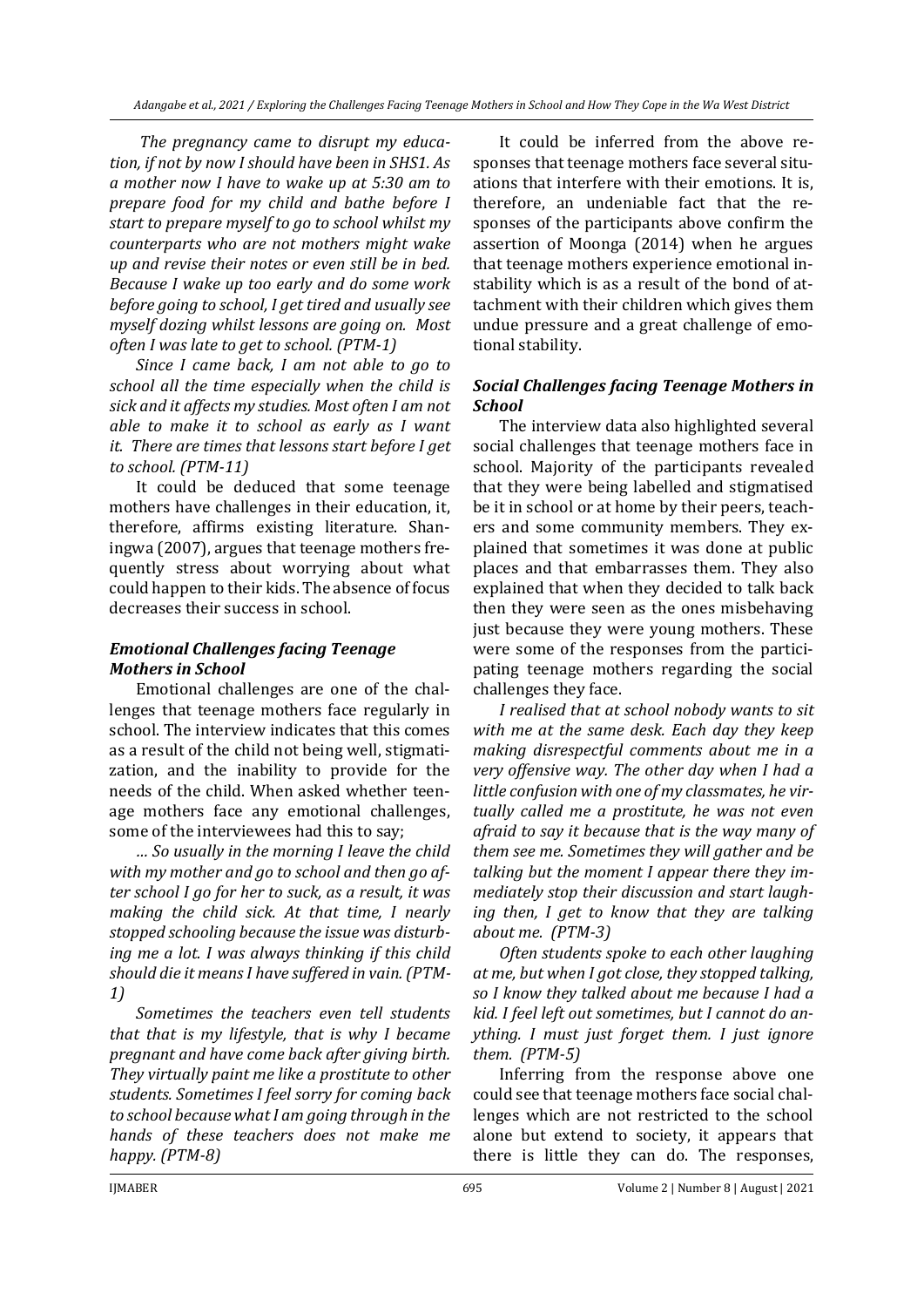therefore, come to confirm the position of Chigona & Chetty. Chigona and Chetty (2007) contend that teenage mothers do not feel free when other girls are chatting and when people are looking at them.

#### **Research Question 2:2. How do young mothers in the Wa West District cope with the obstacles they face at school?**

The following themes based on the analysis came out strongly;

### *How Teenage Mothers Cope with the Challenges they face*

No matter the situation or challenge that people face in life, they develop strategies to adapt or to cope. Several strategies were identified from the interview data. In an attempt to find out how participating teenage mothers coped with the challenges they faced as they blended their roles as students and as mothers and how teenage mothers coped with the financial and economic, educational, emotional and social challenges, the participating teenage mothers had this to say;

*There are days that I have to sacrifice to go and sell to get a commission out of the sales to enable me to provide for myself and my child. (PTM-6)*

*Sometimes when I get to school late, I go to explain to the teacher in the classroom at that moment the reason why I am late for school. (PTM-5)*

The replies of the participating teenagers show that teenagers employ problem-focused coping techniques to address the problems they experience. Problemed coping strategies are oriented to the stressor and thus the individual undertook to eliminate or evade or reduce his impact if it cannot be avoided according to Lazarus and Folkman (1984). The teenagers involved accomplish this by either working after school, sailing to school and selling for a commission or by explaining things to the teachers. Other participating teenage mothers had this to say concerning how they cope with the challenges they face as learners and mothers;

*Sometimes when I am going to a place be it in school or at home and I know I will not be welcomed I try as much as possible not to go there.* 

*It is better not to go than to go and be teased at and insulted. (PTM-12)*

*I told myself I will not allow this to end my education. So, I try to cooperate with my mates and the teachers both in school and at home. (PTM-9)*

The importance of the above answers can be drawn from the use of other coping mechanisms such as evasion, decision-making and constructive cognitive restructuring. This supports Ayers et al' stance. Ayers et al (1996) report that the solution of immediate issues, cognitive decision making, the pursuit of understanding, and successful cognitive restructuring entail construction-related coping. Any strategy can be used either cognitively or behaviourally to directly manage the stressor. It was released from the interview that a crosssection of the participating teenage mothers could not cope well with the challenges they faced. Some could not stand being mocked or teased. Others said they could not have allowed themselves to be insulted so they had to 'fight' back. Below is the response of one of the respondents;

*…………as for my friends when they make fun of me, I insult them and sometimes we quarrel*. *(PTM- 11)*

The above response indicates that a few teenage mothers in school could not cope with the challenges they face and as such, they employed and used the expression of negative emotion. The above response seems to agree with the expression of negative emotion by Folkman and Lazarus. Effortful emotion-focused coping entails reducing the emotional distress associated with stress, fear, and humiliation, according to Folkman and Lazarus (1984). As a result, several teenage mothers had to stand up for the cause.

# **Conclusions**

The study's findings revealed that teenage mothers in school face several obstacles, including stigma, poverty, role conflict, time management, and low self-esteem. Additionally, it became evident from the data that teenage mothers employed problem-focused coping techniques to overcome some of the obstacles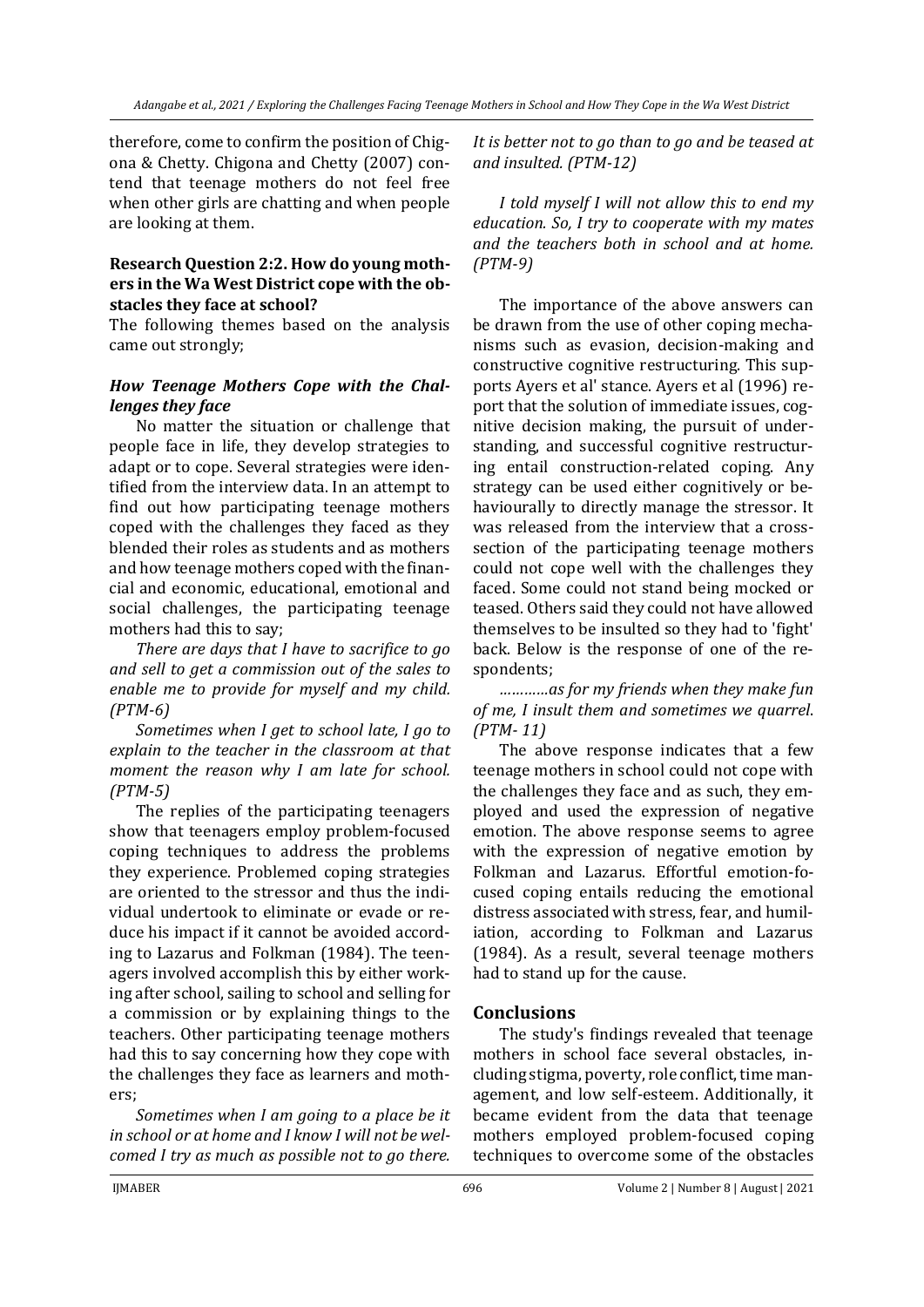they encountered; a few were unable to overcome the obstacles and thus engaged and used negative emotion expressions.

### **References**

- Aldwin, C. M. (2007). *Stress, coping and development: An integrative approach* (2nd ed.). New York.
- Arlington Public School (2004). *Teenage parenting programmes*. Retrieved March 6, 2015, from Arlington Web site: [http://www.arling](http://www.arlington.com.html/)[ton.com.html.](http://www.arlington.com.html/)
- Ayers, T. S., Sandler, I. N., West, S. G., & Roosa, M. W. (1996). A dispositional and situational assessment of children's coping: Testing alternative models of coping. *Journal of Personality* (64), 923-958.
- Bhana, A., & Bhat, V. G. (2010). Knowledge, attitudes and behaviours of adolescents in relations to STIs, pregnancy, contraceptive utilization and substance abuse in the Mhlakulo region, Eastern Cape, SA. *Family Practice*, *52* (2), 154-158.
- Boulden. (2000). *Learning from the margins; Young women, social exclusion and education.* New York: Routledge.
- Brown, L. M., & Gilligan, L. (1992). *Meeting at the crossroads: Women's psychology and girls' development.* Harvard Graduate School of Education: Sage Publication.
- Canada Ministry of Education. (1998). *Challenges and Choices Keeping Teenage Mothers in School.* Canada: Quebec.
- Chevalier, A., & Viitanen, T. K. (2003). Long-run labour market consequences of teenage motherhood in Britain. *Journal of Economics*, *16*, 323- 343.
- Chigona, A., & Chetty, R. (2007). Girls' education in South Africa: Special consideration to teen mothers as learners. *Journal of Education for International Development*, *3* (1), 1-17.
- Dlamini, L. S., van der Merwe, M. M., & Ehlers, V. J. (2005). Problems encountered by teenage mothers int the southern Hho-Hho region of Swaziland. *Health SA*, *8* (3), 74-85.
- Fennel, S., & Arnot, M. (2008). *Gender education and equality in a global context: Contextual framework and policy perspectives.* New York: Routledge.
- Gillham, B. (1997). Retrieved fro[m http://www.abc](http://www.abcbooks.com/smsearch-0304336149-facts-about-teenagepregnanciesw/0304336149.html-3k)[books.com/smsearch-0304336149-facts-](http://www.abcbooks.com/smsearch-0304336149-facts-about-teenagepregnanciesw/0304336149.html-3k)

[about-teenagepregnan](http://www.abcbooks.com/smsearch-0304336149-facts-about-teenagepregnanciesw/0304336149.html-3k)[ciesw/0304336149.html-3k.](http://www.abcbooks.com/smsearch-0304336149-facts-about-teenagepregnanciesw/0304336149.html-3k)

- Gouws, E., & Kruger, N. (1994). *The adolescent: An educational perspective.* Johannesburg: Butterworth.
- Grant, M., & Hallman, K. (2006). *Pregnancy-related school dropout and prior school performance in South Africa.* New York: Population Council.
- Kaufman, C. E., De Wet, T., & Stadler, J. (2001). Teenage pregnancy and parenthood in South Africa. *Studies in Family Planning*, *32* (2), 147- 160.
- Kelly, M. J. (1998). *Primary Education in a Heavily Indebted Poor Country: The Case of Zambia in the 1990s.* Lusaka: University of Zambia.
- Kernway, J. (1990). *Privileged Girls, Private Schools, and the Culture of Success.* London: Palmer.
- Lowenthal, B., & Lowenthal, R. (1997). Teenage parenting: Challenges, interventions, and strategies. *Childhood Education*, 74: 29-32.
- Marlene, C., & Mackey, R. N. (1998). Adolescent's description and management of pregnancy and preterm labour. *Journal of Obstetric, Gynaecological and Natural Nursing*, *27* (4).
- McCauley-Brown, C. (2005). *Pregnant and parenting youth: Do we know how they fare in school* (Fall Edition). Retrieved February 2016, from HTTP: [www.thennotebook.org/edi](www.thennotebook.org/editions/2016/fall)[tions/2016/fall.](www.thennotebook.org/editions/2016/fall)
- Mohase, T. B. (2006). *Influence of teenage pregnancy and parenting on the performance of Soshanguve Secondary School learners.* Pretoria: Tshwane University of Technology.
- Mulongo, E. M. (2005). Young single motherhood; Contested notions of motherhood and sexuality in the policy. *Discourse/Programme Interventions' ISS, Working paper general series No. 423*.
- Mwansa, A. (2011). *Re-entry to school after Giving Birth: An Evaluation of the Process Used to Design and Implement Policy in Zambia.* London, UK: The Institute of Education, University of London.
- Nsamenang, A. B. (2002). *Adolescence in Sub-Saharan Africa: An Image Constructed from Africa's Triple Inheritance.* Cambridge: Cambridge University Press.
- Oyaro, K. (2008). *Teenage mother denied education, IPS*. Retrieved March 20, 2015, from [http://www.worldmapper.org.](http://www.worldmapper.org/)